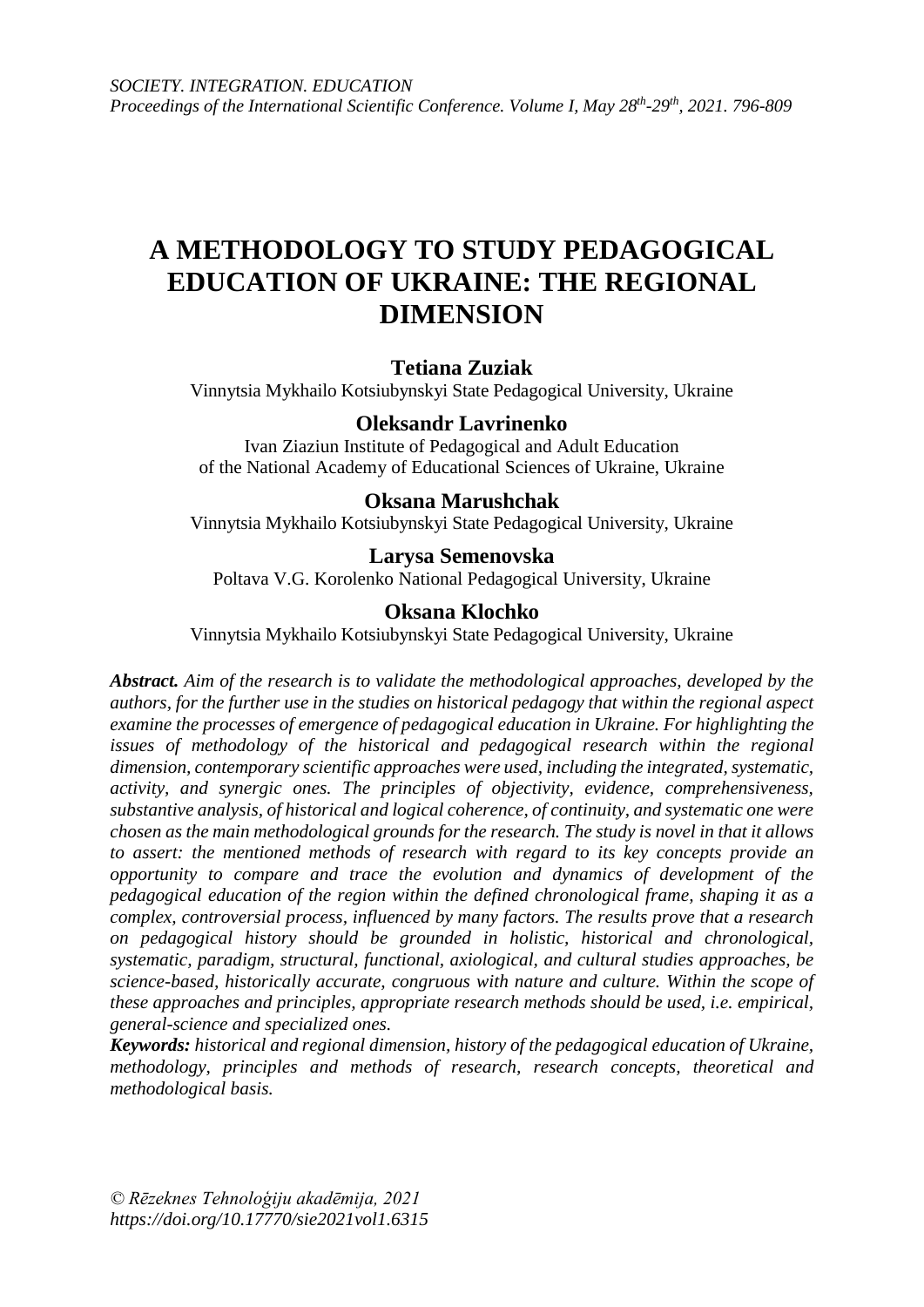## **Introduction**

Modern historical and pedagogical science of Ukraine in recent decades has made significant progress in developing the latest scientific and methodological approaches that contribute to the analysis of the formation and development of education in individual regions. It should be emphasized that the regional component of historical and pedagogical research is becoming increasingly popular because it allows a comprehensive approach to solving current problems of pedagogical education as not only a socio-political phenomenon, but also a complex cultural phenomenon in the unity of specific patterns of its development. It should be noted that in the Ukrainian historical and pedagogical science today is active scientific community, whose representatives develop basic methodological approaches to the development of pedagogical regionalism, emphasizing the importance of regional research in practical and theoretical dimensions, outlining historical and pedagogical regionalism as relevant and necessary direction in research.

Correspondingly, the issues of methodology of the studies on historical pedagogy in regional dimension become increasingly topical and important. Careful examination and theoretical validation of such methodology will contribute to solving a number of problems, including the practical application of knowledge of historical pedagogy, as well as better potential for prognosis etc. Aim of the research is to validate the methodological approaches, developed by the authors, for the further use in the studies on historical pedagogy that within the regional dimension examine the processes of emergence of pedagogical education in Ukraine.

### **Research Methodology**

Methodology of the research is based on using special instruments that contributed to reaching the main objectives and achieving the aim of research by covering the broad spectrum of scientific and specialized pedagogical sources, publications on history and pedagogical history, periodicals, archival documents, etc. While highlighting the issues of methodology of the historical and pedagogical research within the regional dimension, contemporary scientific approaches were used, including the integrated, systematic, activity, and synergic ones that enabled to systematically and thoroughly study and afterwards to use a single integrated model of an object at all stages of the research. The principles of objectivity, evidence, comprehensiveness, substantive analysis, of historical and logical coherence, of continuity, and systematic one were chosen as the main methodological grounds of the research. The categories of dialectics (essence and phenomenon; cause and effect; necessity and eventuality; chance and reality;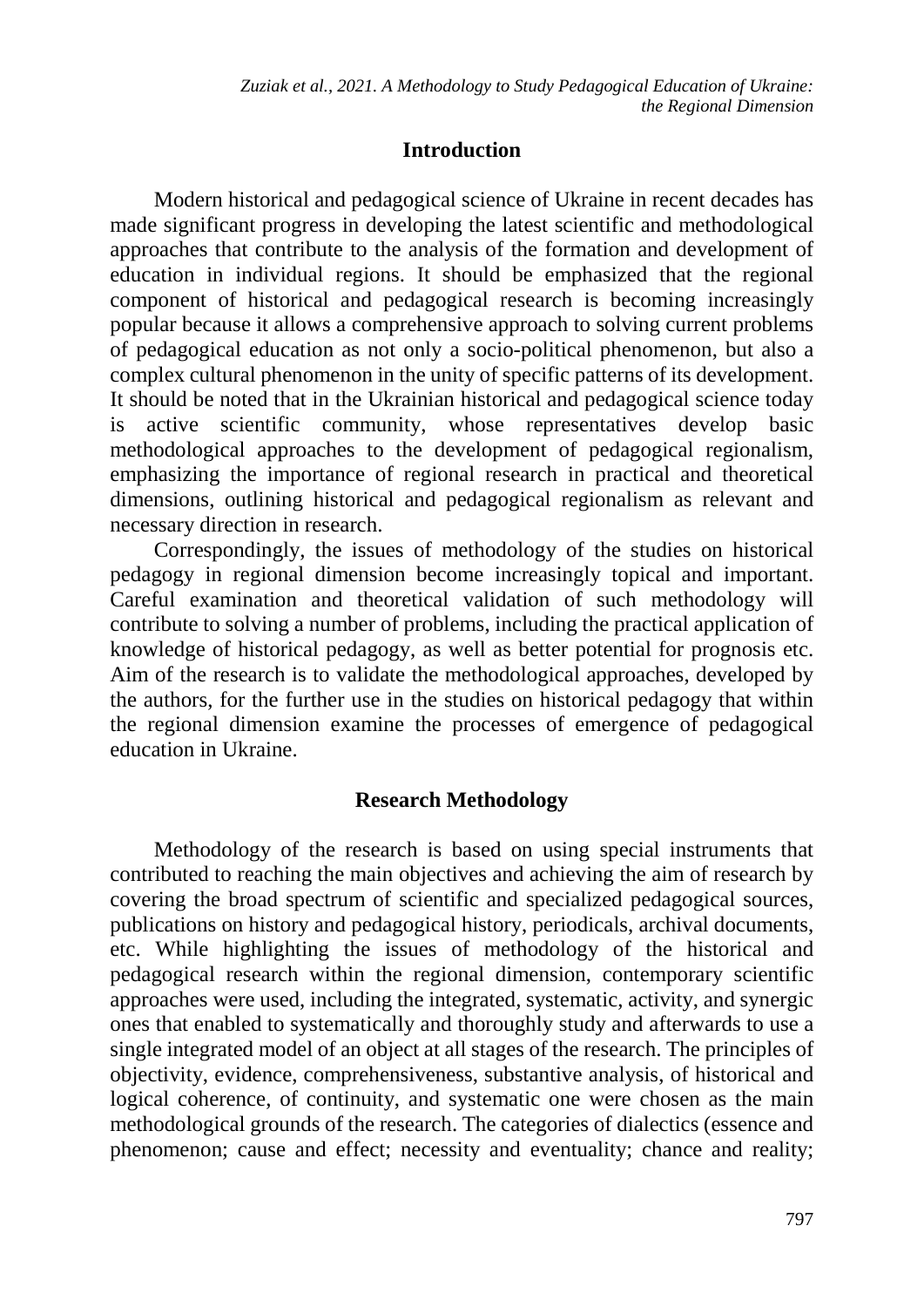content and form; the part and the whole; the individual and the common, etc.) played an important role in the study of methodology of Ukrainian pedagogical education progress. These categories contributed to a deeper understanding of the complex issues of pedagogical progress, to creative solving of such problems. The results of the conducted pedagogical study were to meet following methodological requirements: objectivity, probability, reliability, and validity. Methodology of the research is based on the specific scientific forms that are manifested in orientation towards the system of knowledge, produced by the scientific schools, with certain explanatory principles and ways of organization.

In recent years, prolific group of researchers has emerged in Ukrainian historical and pedagogical studies; their works may rightfully be considered a valuable contribution to the theory and methodology of pedagogy. The academic audience on the subject is well-familiar with publications, authored by O. Adamenko (2013), L. Berezivska (2011), N. Gupan (2013), N. Dichek (2014), I. Ziaziun (2011b), V. Kurylo & Ye. Khrykov (2013), O. Sukhomlynska (2003), which deal with the rationale for new methodological approaches. However, the core of pedagogical history within the regional dimension rarely becomes a subject for targeted research that, undoubtedly, has its impact on quality of historical and pedagogical studies in general.

### **Research Results**

In order to solve the problem that is rooted in historical and pedagogical domain, findings in psychology, history, sociology, political studies, philosophy, art history, cultural studies, as well as historical regional studies and studies of the personalities of the prominent educators were used; however, that complicated the research process and assumed delving into specific terminology and phenomena. Exploring phenomena of regional pedagogical history within the defined chronological frame, it seems worth to use the leading methodological approach *holistic* one. Such approach, as emphasized by I. Ziaziun, should be a leading one in the studies on pedagogical history, as "integrity of the educational systems may be adequately described only using categories of interconnection, unity and integration" (Ziaziun, 2011b, pp. 19-20). We believe that is it reasonable to consider integrity of education as an inner criterion of its effectiveness. In practice, integrity of an educational system is most commonly evaluated according to its effectiveness. In the pedagogical research and innovative practices there are certain elements, links, stages and levels of education that serve as the common sense-generating, sense-producing "lines", namely, they are:

Presence of a central sense-generating humanistic idea of education and compliance to it of the goals and values, stages and levels of education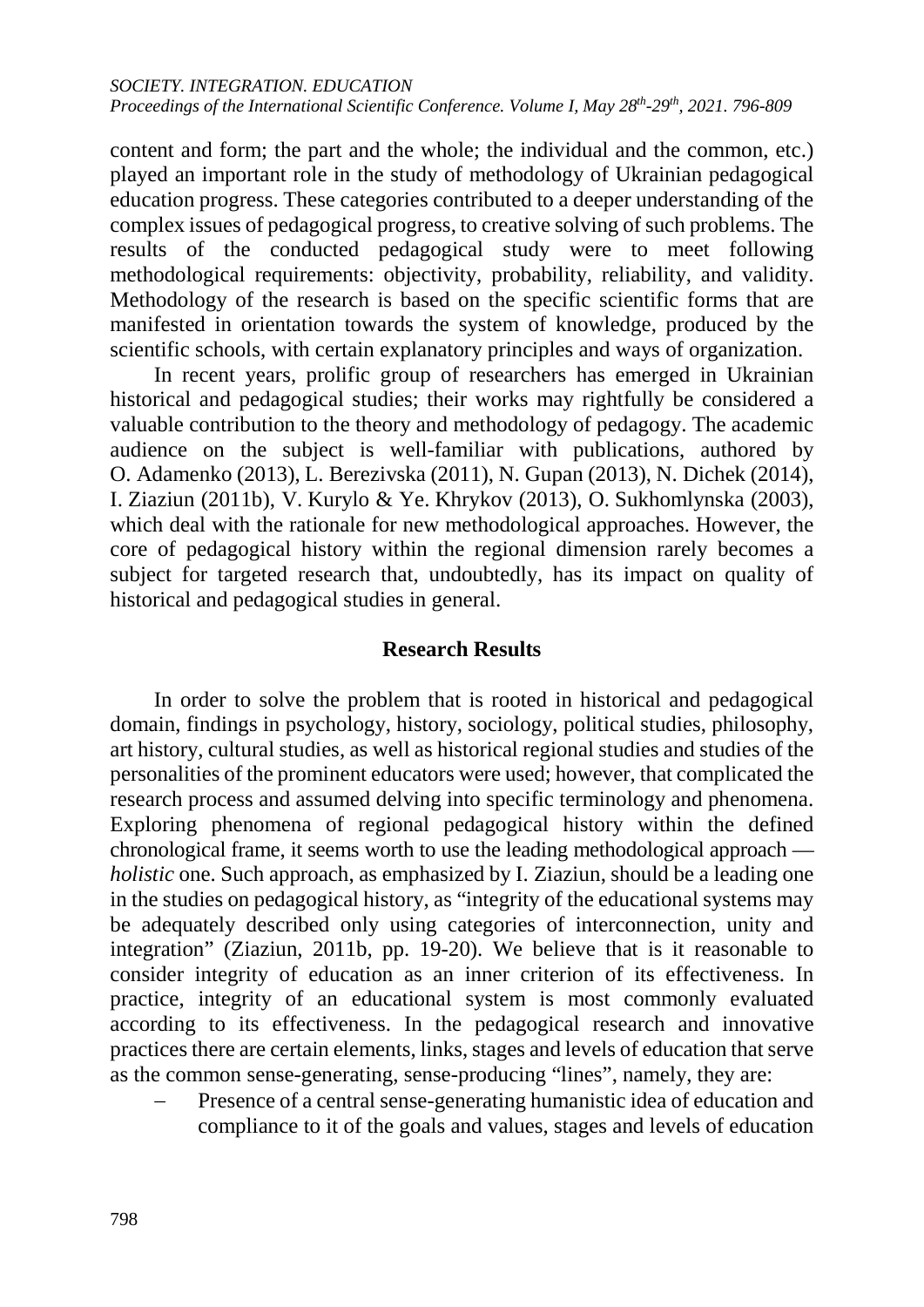(with adequate regard to the specific circumstances of a certain level of education and real-life educational process).

- Interconnections, continuity, mutual complementarity and variability of content and results of the education.
- Compliance of the procedural aspects of educational process (its methods, educational techniques, environment) with the objectives, values and senses of education, as well as its content.

The use of the ideas of holistic approach while studying organizational forms, methods and tendencies of development of pedagogical education of Ukraine in a certain chronological period will contribute to distinguishing logics and consequent stages, to choosing the set of according research instruments, implementation of which would allow to state that it was the holistic approach that was used. The steps of holistic approach are:

- Studying the ideas of holistic, historical-chronological, systematic, structural-functional, paradigmatic, cultural studies, axiological approaches is aimed at producing some "conceptual lens" to be used during the further steps of the research; formulating an idea about the essence, functions, composition and structure of the phenomenon.
- − Conducting a retrospective analysis through such "lens", with the mandatory adequate evaluation of its success and failures, achievements and losses of the mentioned approaches, assessment of the current state of the problem.
- Developing new perceptions about the essence, functions, compositions and structure, levels of some feature as a single phenomenon within some higher entity — personality as a whole (particularly through finding and analyzing its holistic traits — the ones that cause a personality to be oriented towards something and influencing the rest of its traits).
- − Analysis of research publications and educational practice of solving the problem; revealing means and circumstances that favor achieving defined goals. Within the context of implementing holistic methodological approach the special attention should be turned to: means and circumstances enabling development of the main components of the researched problem; factors that are stimulating development of holistic traits of the researched pedagogical system; boundaries and conditions of realization of certain means' potential.
- Scoping and implementation of the model of holistic process of development of pedagogical education in Ukraine should: be a uniform "static structure of the process" (Ziaziun, 2011a, p. 20), this implies designing and realization of the whole sequence of research; reveal its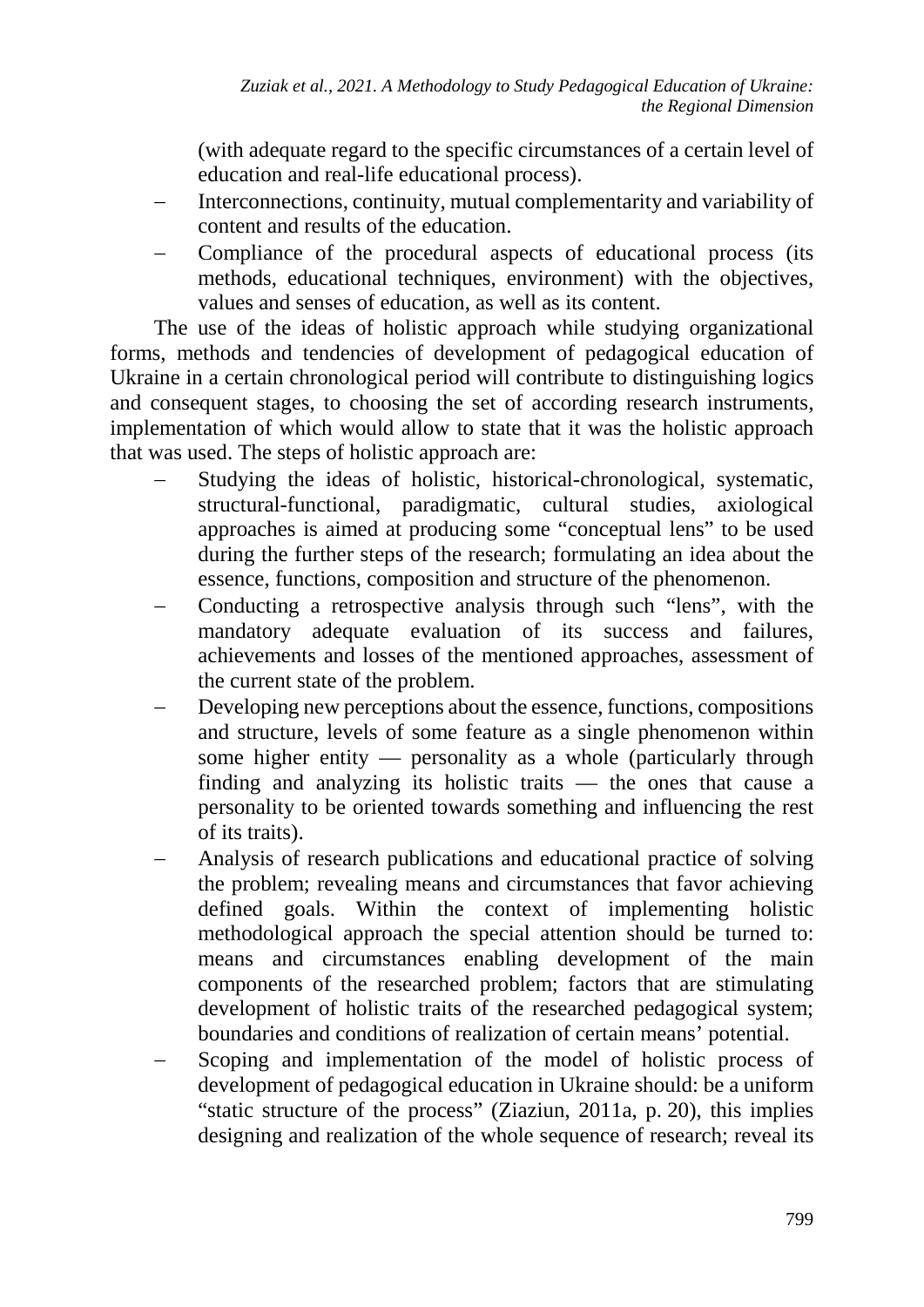holistic nature within the "dynamic structure of the process" (Ziaziun, 2011b, p. 29) that reflects the successive change of stages and phases of the process, which are aimed at development of the unsolved problems, at the favorable conditions and results; fulfill aspirations of the organizing entity (teacher or group of teachers) at all stages and in all circumstances of the holistic process.

To solve the vast number of problems regarding the essence of developmental trends of pedagogical education of certain regions of Ukraine, appropriate theoretical and methodological foundations ought be used in order to study and analyze a significant number of sources. As for methodological concept, it should be formed with regards to the principles of dialectical cognitive theory and to the ideas of *synergy of methodological approaches*. Among these approaches it would be productive, in order to study developmental trends of the pedagogical education of a certain region, to implement the following ones:

− *Historical-chronological approach* for substantiating periodization of development of pedagogical education, for exposing the essence of its main trends and characteristic features, applied to specific historical circumstances and given chronologically. It would allow to trace emergence, forming and development of the processes and arrange them chronologically, from emergence or conception of the idea through the main phases and up to decline or extinction. Embracing historical-chronological approach allows to determine prerequisites of development of pedagogical education as a system and to recreate its genesis. For instance, covering the changes within the system of pedagogical education in Podillia region of Ukraine during the late 18th through the early 20th century, it is important to emphasize that "these changes took place either amid certain reforms or in order to solve some practical problems (founding of parish secondary schools for women, secondary-class church parish schools and schools for teachers, seminaries, Vinnytsia Teachers' Training Institute; founding of a pedagogical study group; introducing pedagogy and didactics into the curriculum; solving practical problems of teachers' training)" (Zuziak, 2018, p. 4). Such transformation contributed to the renovation of the core of pedagogical education in Podillia region in the mentioned time frame. Historical-chronological approach facilitates achieving one of the main methodological requirements — understanding the subject of the research within its fundamental and historical background; this allows to view and analyze the development of educational processes, as well as the transformations of the academic and pedagogical principles of teaching and mentoring within certain historical environment and circumstances.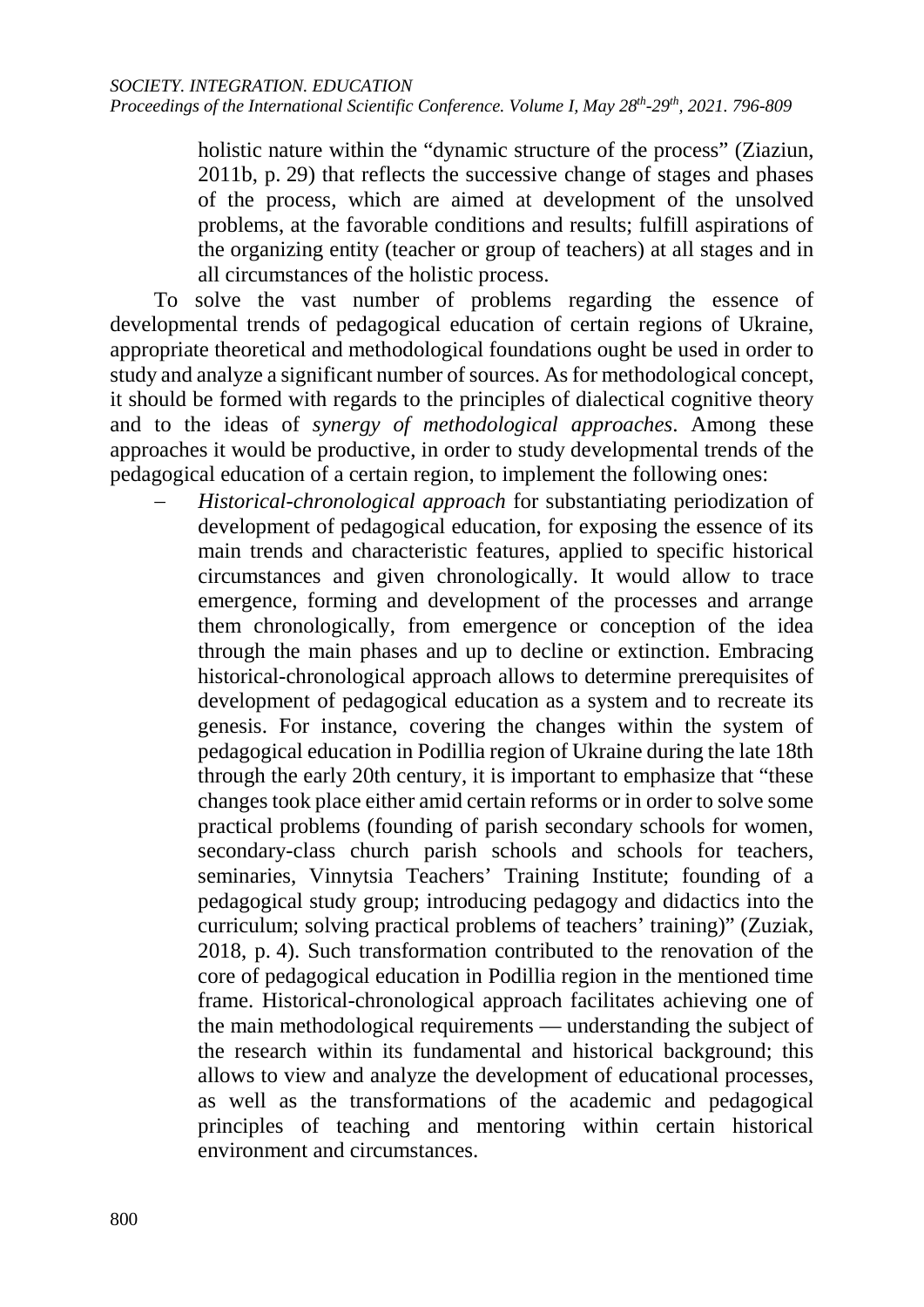*Zuziak et al., 2021. A Methodology to Study Pedagogical Education of Ukraine: the Regional Dimension*

- *Systematic approach* allows to holistically and thoroughly examine the progress of pedagogical education as an uninterrupted process of permanent change of its elements, with the evolution of these elements (aim of teaching, subject-subject relations, essence of learning, organizational process of pedagogical education and its results), depending of the level of concordance between them. Systematic approach implies that object of pedagogical history should be studied as whole, consisting of integrated elements and interconnections between them. Systematic approach facilitates showing integrity of the research object, while taking into account the influence of objective and subjective factors, including the foreign policy of the colonial states, their state organization and political order. While using the systematic approach, one should pursue looking for answers on the following questions: Which external factors case changes in functioning of the system of pedagogical education? Which principle changes took place within the system of pedagogical education of the researched period? Which other disciplines did influence its development? What results the researchers, scholars and educational practitioners have achieved? etc.
- *Structural-functional approach* facilitates theoretical analysis of the text for research purposes, identifying the whole aggregate of functional relation within the inner structure of pedagogical education, as well as determining levels and nature of its influence on the socio-cultural and civilization progress of certain territory or region.
- *Paradigmatic approach* ensures that development of pedagogical education is viewed as a systematic process, which defines the formation of the educational and pedagogical paradigms, dominant during the historical period.
- − *Cultural studies approach* is aimed at writing a research on historical pedagogy within the framework of general philosophical understanding of culture. It urges to view pedagogical education of Ukraine as closely linked to the rich European and Ukrainian cultural heritage, their interplay and mutual enrichment. The choice of cultural studies approach to cover the research problem is motivated by the objective connection of educational and teaching activity with culture.
- *Axiological approach* is aimed on studying value dimensions and pedagogical ideals that permeate the process of development of pedagogical education; it urges to define value–sense priorities. As T. Zuziak (Zuziak, 2018) notes, preserving certain traditional values, rituals and customs in everyday life becomes a basis for revival of the nationally-oriented cultural life of the region or territory.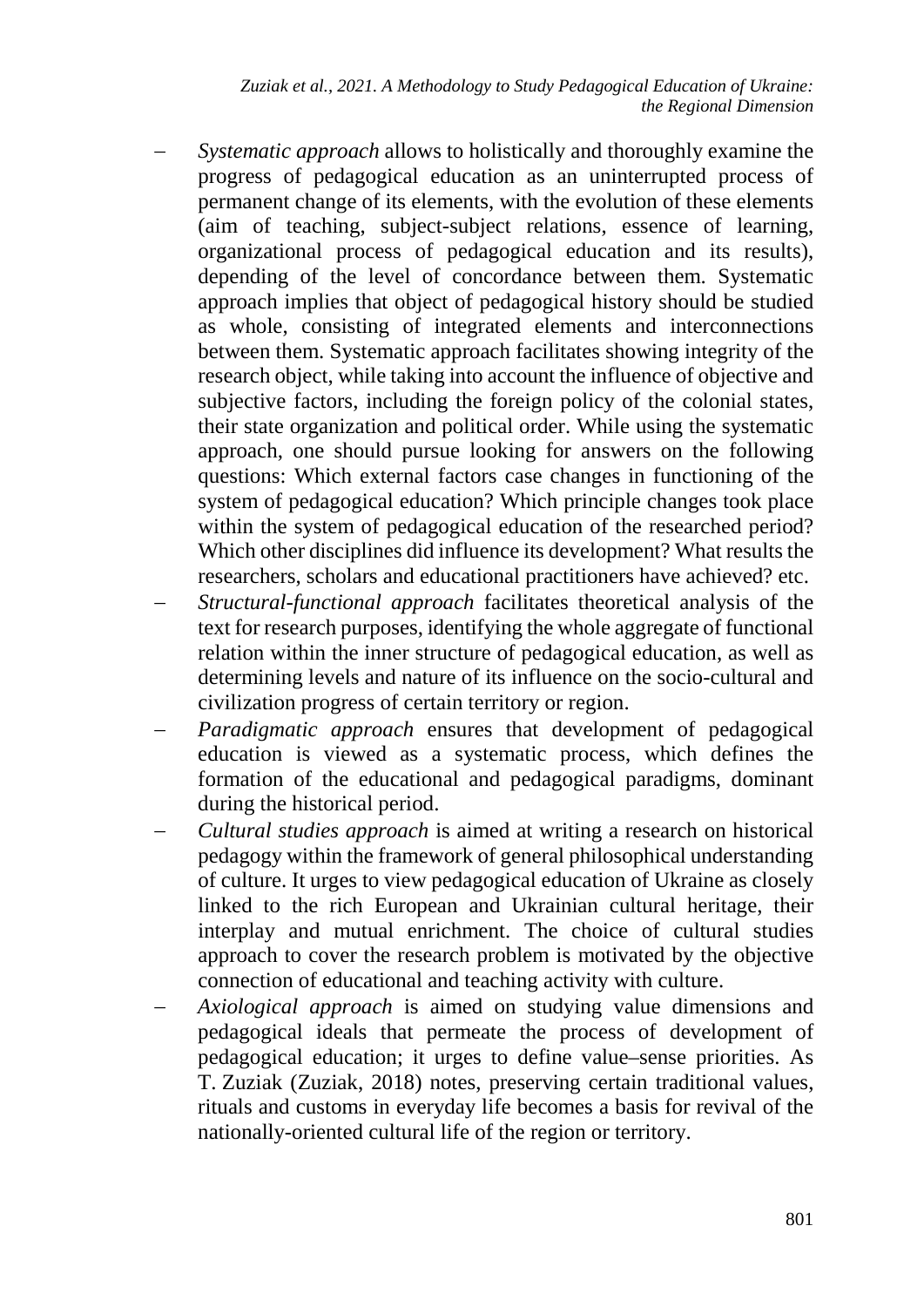#### *SOCIETY. INTEGRATION. EDUCATION*

*Proceedings of the International Scientific Conference. Volume I, May 28th-29th, 2021. 796-809*

At the same time, research should be generally science-based, historically accurate, objective, congruous with nature and culture, systematic, it should present unity of the historical and the logical, be of multifactorial nature, specific, show interplay of theory and practice, social and historical determinants of the pedagogical reality of the past. All of the above would allow to analyze the main ideas and educational practices in order to enhance teacher's training in the observed region.

The principle of *objectivity* should become one of the main priorities in the research. It is objectivity that cautions against subjective interpretations while doing literature review and analysis; it allows to avoid biased, groundless, ideologically charged approaches. While implementing the principle of objectivity, it is worth involving the highest possible number of sources in order to present not the fragmented and separate facts but the sets of facts that would allow to justify the stand of the author. Scientific objectivity urges to take into account a variety of various factors: socio-political, socio-economical, sociocultural, etc., which influenced emergence and development of the pedagogical education of the region in certain chronological period.

The principle of *scientificity* implies unveiling cause-and-effect interconnections, phenomena, processes, and events that took place in the historical period under examination. Application of the principle of scientificity adds to the comprehensive coverage of the learning material of the time (reflected in the curriculum and course material); to defining the perspectives of the use of historical legacy for reforming the modern pedagogical field; to giving an objective account of the scientific facts, phenomena, and theories of the researched period.

The principle of *historical accuracy* urges to study and analyze in integrated manner the historical regularities and features of development of certain pedagogical phenomenon; it allows to examine the main stages of pedagogical education development during the set historical period. Besides the principle of historical accuracy, *civilization and formation principles* are instrumental for comprehending a cultural and historical process. When these principles are applied, development of pedagogical education is viewed in the light of the particulars of the time (state organization, political order, economic development, available teaching staff, etc.)

Using the *principle of congruity with nature* is grounded on the constitutive idea of future teacher's training, on teaching and mentoring future teachers within the scope of progress of Ukrainian society and assimilation of general legacy of preceding generations. The *principle of congruity with culture* assumes indissoluble ties between development of the pedagogical education and nation culture, knowing the history of the nation and its forming.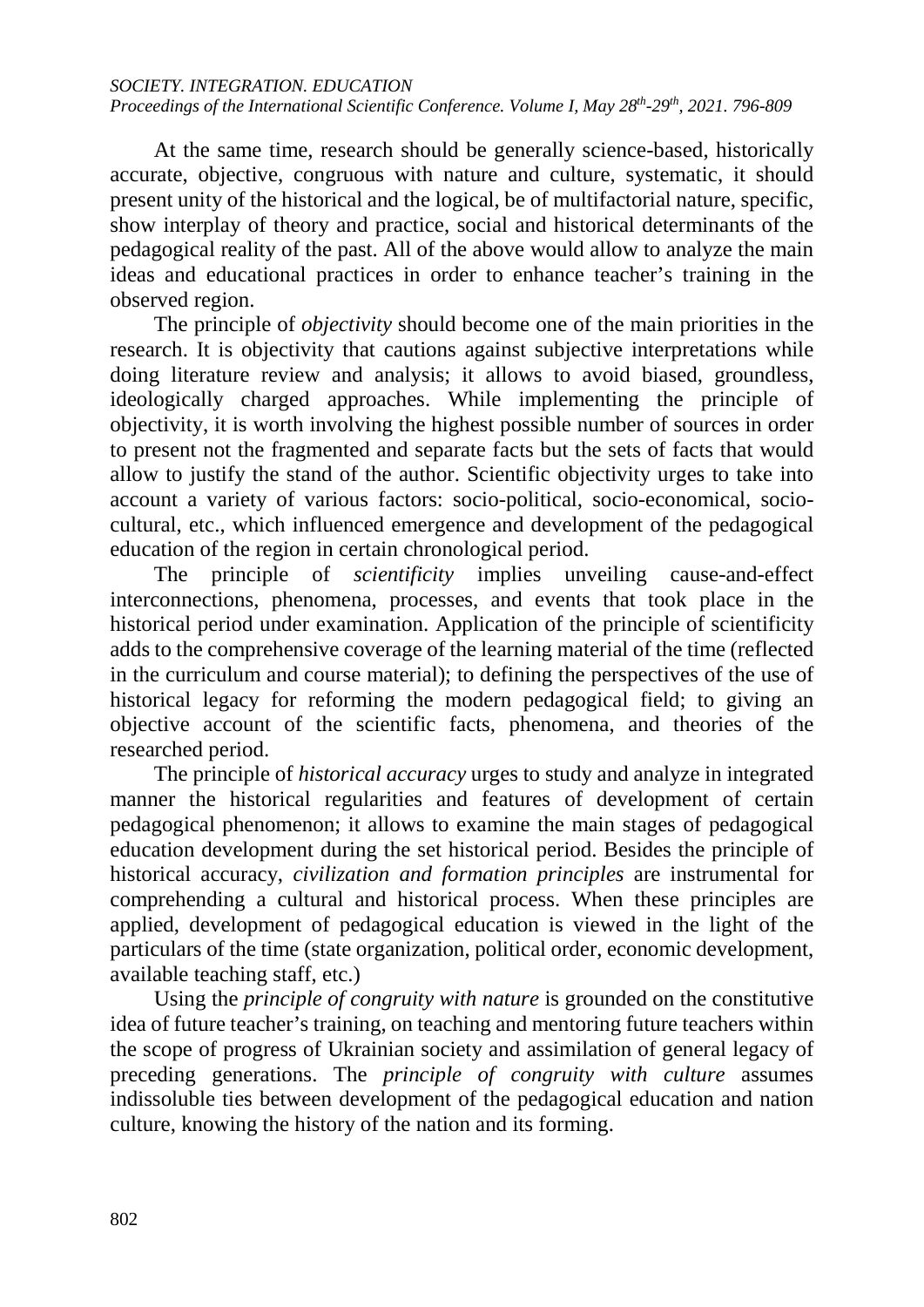A study of the subject itself is an important factor of methodological concept of research on pedagogical history. It implies turning to a set of research methods, namely:

- *Empiric* methods (source studies and historiographic analysis, descriptive analysis) to search, process and interpret the source material and determine the prerequisites of pedagogical education development in the region. *Content analysis* method is helpful in revealing the content of pedagogical education. *Quantitative method* is most commonly used to analyze the authentic documents (scientometric analysis of the publications' and theses titles, of archival documents and periodicals; estimation of the research works on the subject; defining the state of knowledge of a certain pedagogical problem, dynamics of changes in orientation on peculiar issues of pedagogical education in the regional dimension). Empiric methods are applied when there is a need for a search and analytic work in libraries, archives and museums. Content analysis method should be used when dealing with various documents, whether published or not. It is crucially helpful for the work in archives. For example, Soviet archiving did not have among its priorities preserving as a single body of material the documents on development of the pedagogical educational institutions of the Podillia region of Ukraine; therefore, searching for information in archival sources requires deep understanding and knowledge of prerevolutionary records management that may contain the needed data. This method, as a system of search and evaluation of the facts of historical pedagogy, was implemented through comprehensive search with subsequent classification, grouping, separating the major from the minor, evidence-based from probable. Content analysis method is exceptionally convenient when there is a need to analyze a body of historical sources on some sphere of everyday life of a society. Content analysis method is very helpful for getting the hidden information from specialized documents, such as library catalogs or reference lists. Content analysis method also helps to give an objective, systematic and quantitative description of the content of these sources. This method is well-suited for discovering necessary information about the pedagogical processes, phenomena, facts of the past, which are unavailable for direct observation.
	- *General methods of science* (analysis, synthesis, generalization, analogy, comparison, classification, dialectic method, and method of scientific theoretical interpretation) are aimed to organize the research work, to set a goal at objective, scientific and throughout study of many factors of development of pedagogical education, including process,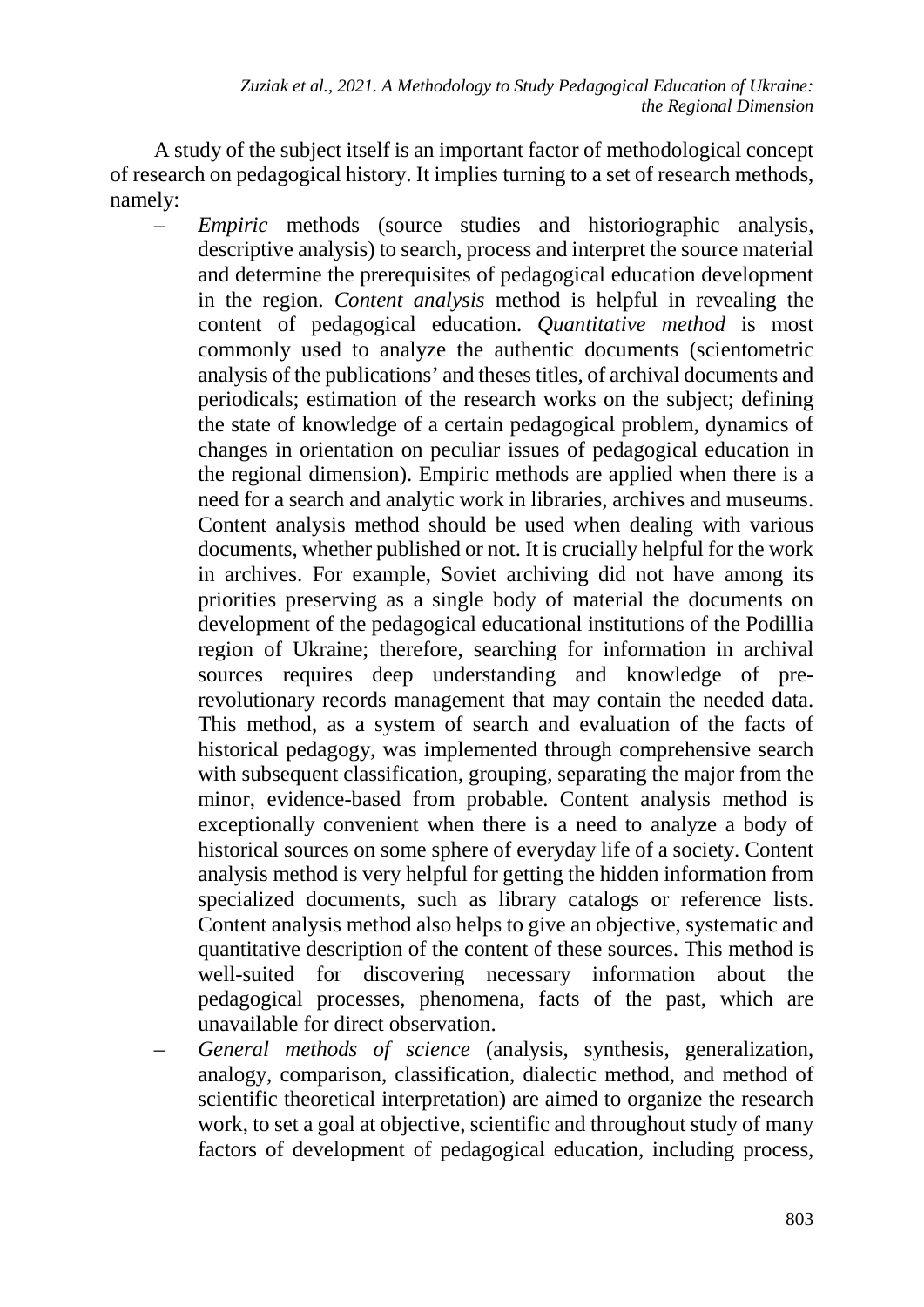content, organization, and pedagogical ideas. The use of general methods of science to study various sources and literature "allows to recreate certain facts of the researched period with regard to the body of national and foreign research works, to the views that the prominent educators of the time had on the essence and specifics of teachers' training" (Zuziak, 2018, p. 6).

Methods of scientific *analysis and synthesis* become indispensable while studying the governmental policy in education, as well as its positive or negative consequences. The use of *generalization method* for the research on historical pedagogy allows to reveal the emergence and developmental trends of the pedagogical education of a certain region, to avoid simple copying the facts and presenting the plain chronological list of facts, events, and phenomena of pedagogical history. The use of generalization method prompts formulating the conclusions of a research thesis. *Analogy method* facilitates defining the common problems of the pedagogical education development. For instance, during the late 18th through the early 20th century in the Western Podillia and Eastern Podillia regions of Ukraine the common problems were: astonishing learning environment, poor learning conditions, lack of learning aids and methodology, low wages of the teachers, corruption, etc. *Comparison method* enables discovering specific developmental features of pedagogical education that were not typical for other territories of Ukraine, common and distinctive traits in the government policy of different regions and states. At the same time, methods of analogy and comparison are used for finding common or different elements in the curricula of the different types educational institutions during the researched period. *Cognitive method* is an efficient tool for working on archival sources, religious and non-religious periodicals, academic publications. *Descriptive method* is helpful in discovering individual features of the teacher's training at the various educational institutions in the studied region. *Classification method* ought to be applied to study the educational institutions for teachers' training, as it "helps to validate the classification of such institutions, typical for certain region (including religious educational institutions: seminaries, religious schools for men and women, parish schools for women, secondary-class church parish schools and schools for teachers; and non-religious: gymnasia and progymnasia, seminaries for teachers, teacher's training institute, etc.)" (Zuziak, 2018, p. 6).

To provide a proper explanation of pedagogical processes, phenomena, ideas and concepts of the past the method of *interpretation* is often used. While interpreting certain facts, phenomena, processes, it is possible to reveal different aspects of information about them, to assess the potential of this information for achieving the objectives of the research on pedagogical history, to make assumptions about the reasons for their emergence, to uncover the regularities, connections and trends of development of the problem. *Forecasting* and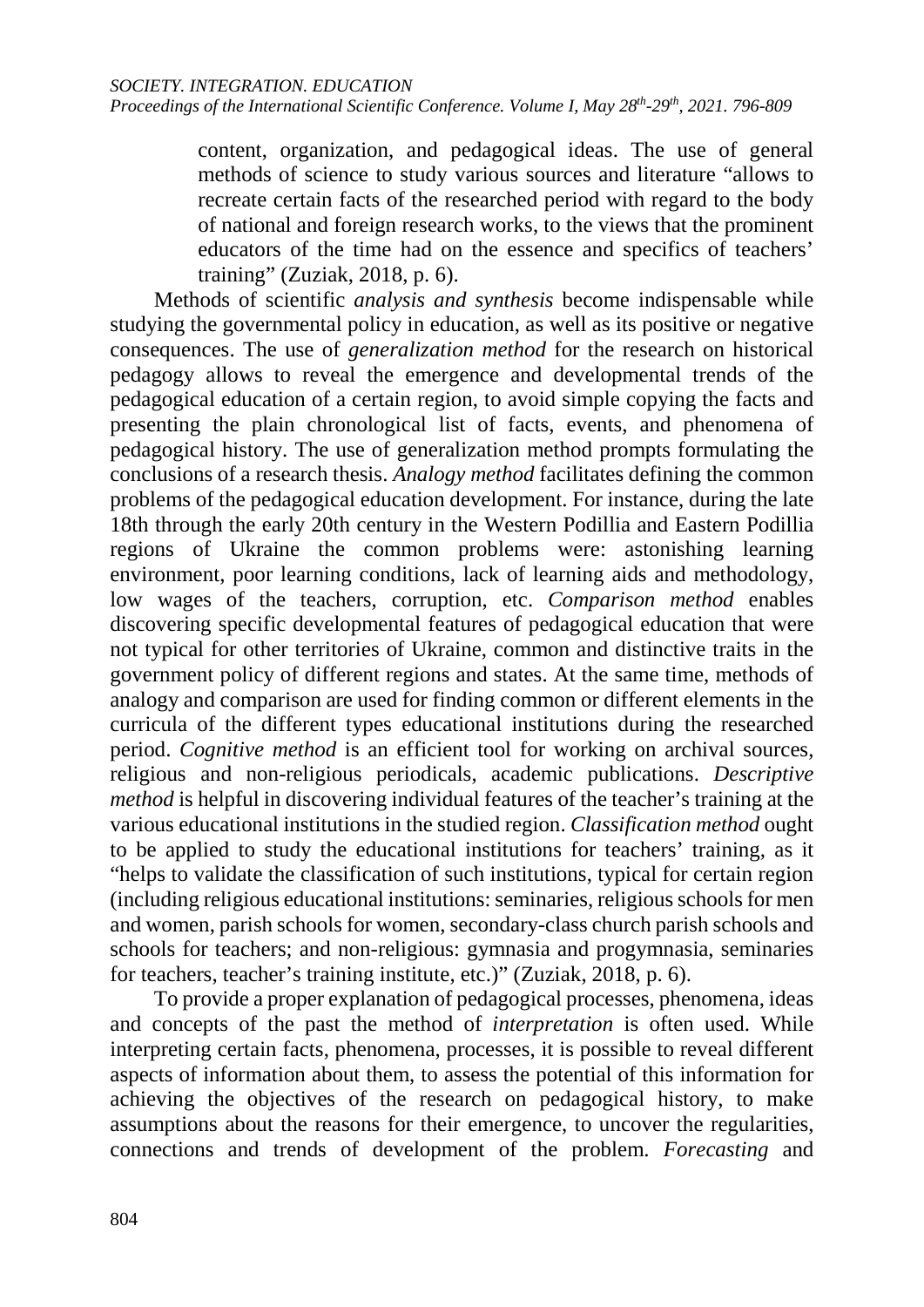*actualization* methods are used to comment and determine the academic achievements of the educators of the past, as well as their failures; also to draw perspectives for theoretical and methodological research and in the field, prospects for the use of the results of this research for improvement of pedagogical education in Ukraine. In the studies on the progress of pedagogical education in the regional dimension, the *dialectic method* is applied, as it allows tracing the interconnections and mutual influence within the process of development of events and phenomena.

It is methodologically reasonable to use the following specific methods for the historical pedagogical matrix of the research:

- *Historical-pedagogical method* to define and substantiate the concept of the research.
- *Comparative pedagogy* is helpful in juxtaposing the phenomena, events of historical pedagogy with the facts of socio-cultural life of the period, for revealing common and divergent in the content of the pedagogical education of the region at the different stages of its development. It is worth noting that method of comparative pedagogy enables the research of pedagogical education in different historical periods; allows to capture the features of the different evolutionary stages of pedagogical education of the region and of various social groups; identify their common, recurring and specific characteristics. For instance, comparative pedagogy may be applied for determining the main policy trends of the state authorities (Ministry of Public Education, Ministry of Religions and Education, the Holy Synod, Curator of the Kyiv Educational District, etc.).
- *Problem-genetic method* suits well for retrospective coverage and recreating of the pedagogical education in the researched period, as well as for substantiating implementation of historical achievements of the pedagogical education of the past into contemporary educational practice of the pedagogical higher educational institutions. This method makes a significant contribution to the process of studying the dynamics of social changes, of national and cultural life of the region; to the retrospective coverage and recreation of the system of pedagogical education of the period; to determining contradictions, lining up the cause-and effect connections and regularities of development. As this method is specific and detailed, it helps in formulating theoretical positions on the features of professional training of the future teachers at the educational institutions of the region, both religious and nonreligious ones.
- *Concrete historical method* is well-suited for analysis and comparison of the projects of reforms and state legislation that incorporated new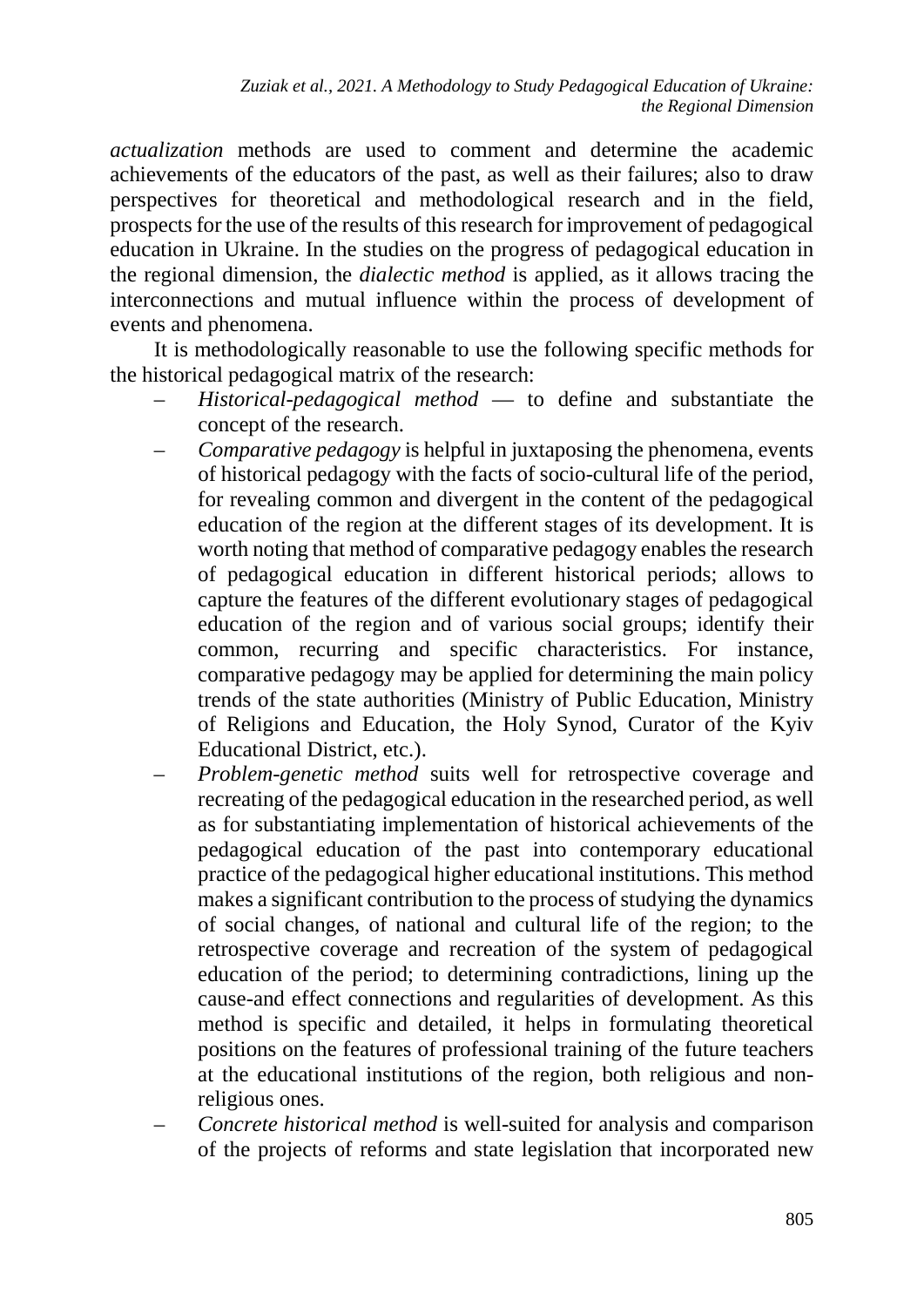models and paradigms of pedagogical education, as well as for developing periodization and discovering the main tendencies of the progress of pedagogical education in the region. Concrete historical method enables systematization of development of pedagogical education in chronological stages that may differ in certain ways. Application of this method enables not only analysis and comparison of the reforms' projects and state legislation, but also allows to trace changes in nearly all fields of social life of the future teachers in the region, to determine negative correlation with the impact of sociopolitical factors.

- *Logical and systematic approach* is suitable for highlighting the conceptual basis of pedagogical education development within the framework of overall historical progress, as its integrated social and pedagogical phenomenon.
- *Method of study and generalization of pedagogical legacy* reveals levels of educational work, of teachers' pedagogical skills and innovativeness, traces patterns of educational process in a certain period.
- *Systemic-structural method* helps in designing the structure of the research, its organizational features, as well as process and content. As it was mentioned above, pedagogical education is viewed as a system; therefore, its study is conducted by analyzing its key components and typical links between these elements. Systemic-structural method is instrumental in presenting all phenomena of historical reality and their interconnections as a single mechanism with certain features and at the same time traces their structural changes, content and evolution. It contributes to the consistency of the research and not only adds to the scope of the research material but also provides structural unity of the study. The use of the systemic-structural method allows not only to define a structure of historical-pedagogical research but also to establish connections between its elements. Systemic-structural method contributes to highlighting the sets of problematic issues and simultaneous consideration of certain events of the period; it implies division of broader subjects into the smaller ones, each one to be subsequently viewed in chronological and logical order. This is the method that helps to recreate the general tone of the era, the environment, in which students of the certain region had been learning. When applied, the method reveals the logic behind the emergence of different issues of pedagogical education of the region, contributes to consistently studying the basic phenomena, becomes a key factor for proper structuring of the research work.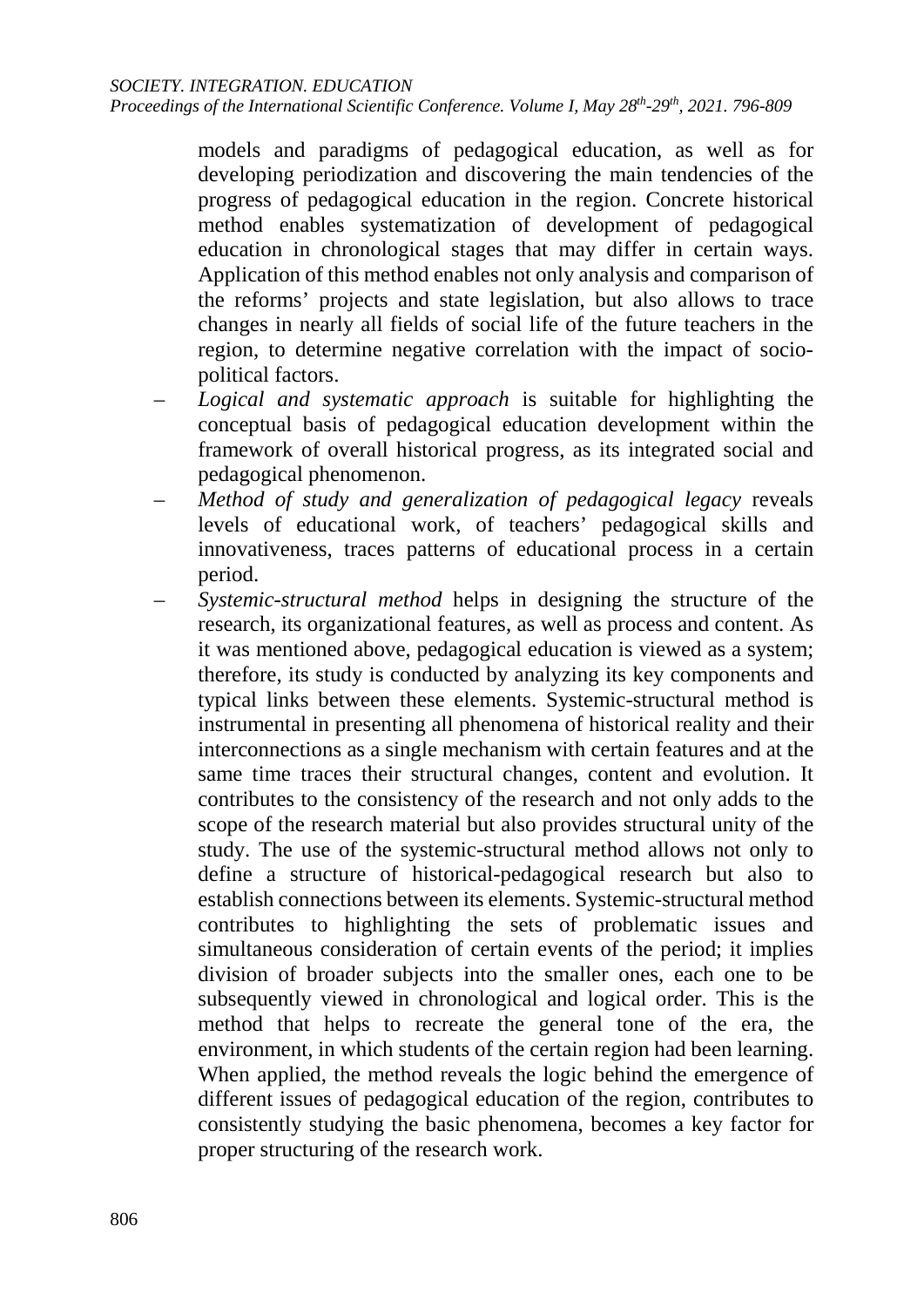- *Historical-typological method* aids in typological classification of the educational institutions and recreating the key features of educational process of the time. This method allows conducting typological classification of historiographic material, analyzing sources and classifying them according to their types.
- *Pedagogical biography* is a method of studying the evolution of the views of prominent educators on the issues of professional training of future teachers. This method allows to characterize biographical facts, life and work, and personal traits of the noted educators, cultural religious figures, whose activity was linked to the development of pedagogical education. At the same time, pedagogical biography is also helpful in studying the staffing of educational institutions of the certain period. Official pre-revolutionary records of the teaching stuff give account of nationality, professional training, career, religious views of the teachers.
- *Extrapolation method* is applied for prognostic justification of creative use of progressive achievements of pedagogical education in the current realities, when reformation of pedagogical education is underway.
- *Terminology analysis of the specialized literature* outlines the key concepts and categories of the subject (Zuziak, 2018, p. 7).

### **Conclusions and Implications**

Scientific analysis of the leading methodological approaches applied to a pedagogical history research (taking into account a regional dimension) allows to assert: the mentioned methods of research with regard to the key principles provide an opportunity to compare and trace the evolution and dynamics of development of the pedagogical education of the region within the defined chronological frame, shaping it as a complex, controversial process, influenced by many factors.

Theoretical and methodological basis of the research should be grounded in holistic, historical and chronological, systematic, paradigm, structural, functional, axiological, and cultural studies approaches, be generally science-based, historically accurate, congruous with nature and culture. Within the scope of these approaches and principles, appropriate research methods should be used, i.e. empirical, general-science and specialized ones.

Presented methodological approaches, principles and methods of research form a solid foundation for historical and pedagogical studies, for the set of concepts and categories to be used in them. These methodological approaches enable the pedagogical history issue of pedagogical education of a certain region to be thoroughly studied and analyzed by examining phenomena from the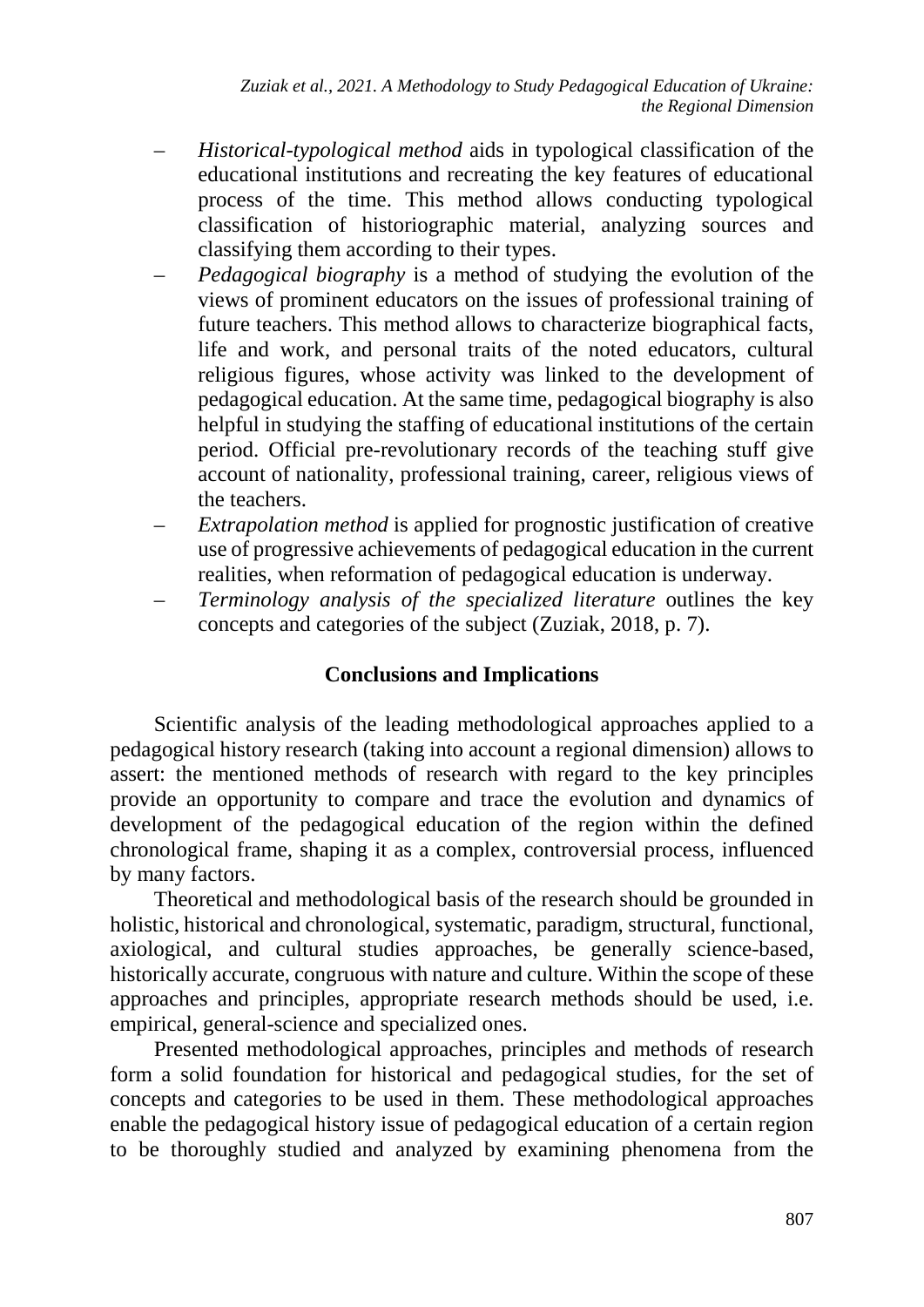perspective of their development and interconnections, by understanding the interplay of a mindset and everyday life.

In general, integrated application of research approaches, principles and methods is instrumental for the most effective use of archival material, published documents and academic literature, periodicals. This gives way to a systematic and unbiased analysis of emergence and developmental trends for pedagogical education in its regional dimension.

#### **References**

- Adamenko, O. (2013). Metodolohiia formuvannia dzherelnoi bazy istoryko-pedahohichnoho doslidzhennia [Forming a source basis for a research of historical pedagogy]. In I. Shorobyra (Ed*.)*, *Pedahohichnyi dyskurs: Zbirnyk naukovykh prats [Pedagogical discourse: Collected articles]*. Khmelnytskyi Humanities and Pedagogic Academy, 10-13.
- Berezivska, L. (2011). Periodyzatsiia reformuvannia shkilnoi osvity v Ukraini za Radianskoi doby (1919-1991) [Periodization of reforms in the school education of Ukraine during the Soviet era (1919-1991)]. *Istoryko-pedahohichnyi almanakh: zbirnyk naukovykh prats Umanskoho derzhavnoho pedahohichnoho universytetu im. P. Tychyny [Historicalpedagogical almanac: Collected papers of the Pavlo Tychyna Uman State Pedagogical University], 1,* 44–48.
- Gupan, N. (2013). Aktualni problemy metodolohii istoryko-pedahohichnykh doslidzhen [Topical issues of methodology of historical-pedagogical studies]. *Ridna shkola [Native school], 4*–*5,* 53–56. Retrieved from [http://nbuv.gov.ua/UJRN/rsh\\_2013\\_4-5\\_10](http://nbuv.gov.ua/UJRN/rsh_2013_4-5_10)
- Dichek, N. (2014). Metodolohichni aspekty modernizatsii vitchyznianykh istorykopedahohichnykh doslidzhen [Methodological aspects of modernization of Ukrainian historical-pedagogical studies]. *Pedahohika i psykholohiia [Pedagogy and psychology], 2* (83), 67–75.
- Zuziak, T. (2018). *Tendentsii stanovlennia pedahohichnoi osvity na Podilli (kinets XVIII – pochatok XX stolittia) [Tendencies of development of pedagogical education in Podillia region during the late 18th through the early 20th centuries].* [Extended abstract of doctoral thesis, Poltava V.G. Korolenko National Pedagogical University, Poltava, Ukraine]. DSpace JSPUI. Retrieved from [http://library.vspu.net/jspui/bitstream/](http://library.vspu.net/jspui/bitstream/%20123456789/4606/1/Avtoref_Zuzyak_28.05.18_%d0%bf%d0%b5%d1%87%d0%b0%d1%82%d1%8c%281%29.pdf)  [123456789/4606/1/Avtoref\\_Zuzyak\\_28.05.18\\_%d0%bf%d0%b5%d1%87%d0%b0%d1](http://library.vspu.net/jspui/bitstream/%20123456789/4606/1/Avtoref_Zuzyak_28.05.18_%d0%bf%d0%b5%d1%87%d0%b0%d1%82%d1%8c%281%29.pdf) [%82%d1%8c%281%29.pdf](http://library.vspu.net/jspui/bitstream/%20123456789/4606/1/Avtoref_Zuzyak_28.05.18_%d0%bf%d0%b5%d1%87%d0%b0%d1%82%d1%8c%281%29.pdf)
- Ziaziun, I. (2011a). Pedahohichne naukove doslidzhennia u konteksti tsilisnoho pidkhodu [Pedagogical research in the context of holistic approach]. *Porivnialna profesiina pedahohika [Comparative professional pedagogy], 1,* 19–30.
- Ziaziun, I. (2011b). Tsilisnyi metodolohichnyi pidkhid u pedahohichnomu naukovomu doslidzhenni [Holistic methodological approach in pedagogical research]. In *Profesiine stanovlennia osobystosti: problemy i perspektyvy: materialy VI mizh., nauk.*–*prakt. konf., Khmelnytskyi, 24–26 zhovtnia 2011 [Professional development of personality: Problems and perspectives: Proceedings of the 7th International Scientific and Practical Conference held in Khmelnytskyi on October 24–26, 2011]*. National Academy of Pedagogical Sciences of Ukraine, Khmelnytskyi Institute for Pedagogical and Adult Education, 7–13.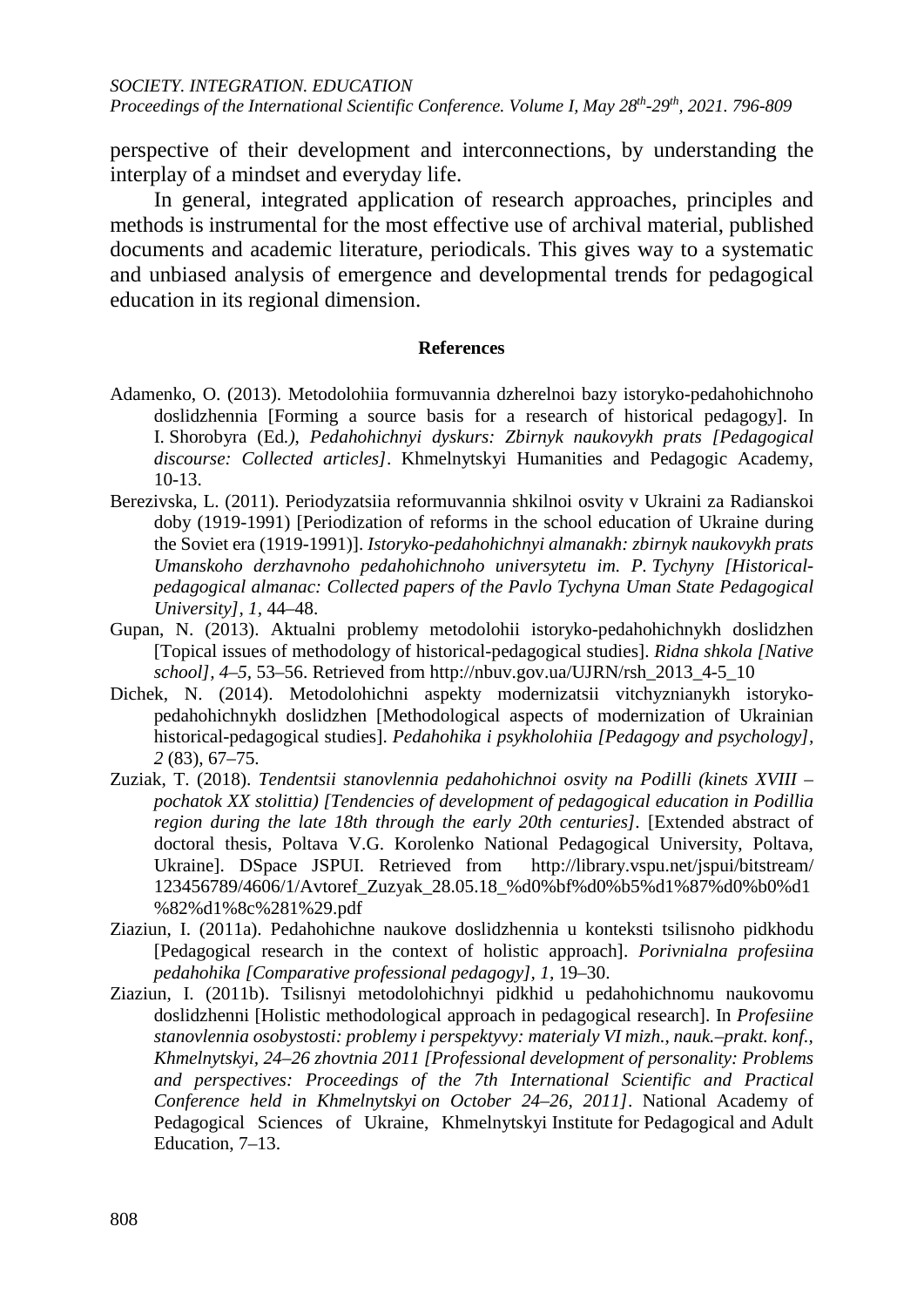- Kurylo, V., & Khrykov, Ye. (Eds.). (2013). *Metodolohichni zasady pedahohichnoho doslidzhennia: monohrafiia [Methodological basis for pedagogical research: A monograph].* Luhansk Taras Shevchenko National University, 109-245.
- Sukhomlynska, O. (2003). Istoriia pedahohiky yak nauka i yak navchalnyi predmet: aktualni problemy [Historical pedagogics as a science and as an academic discipline]. *Shliakh osvity [Education Path], 1,* 39–43.